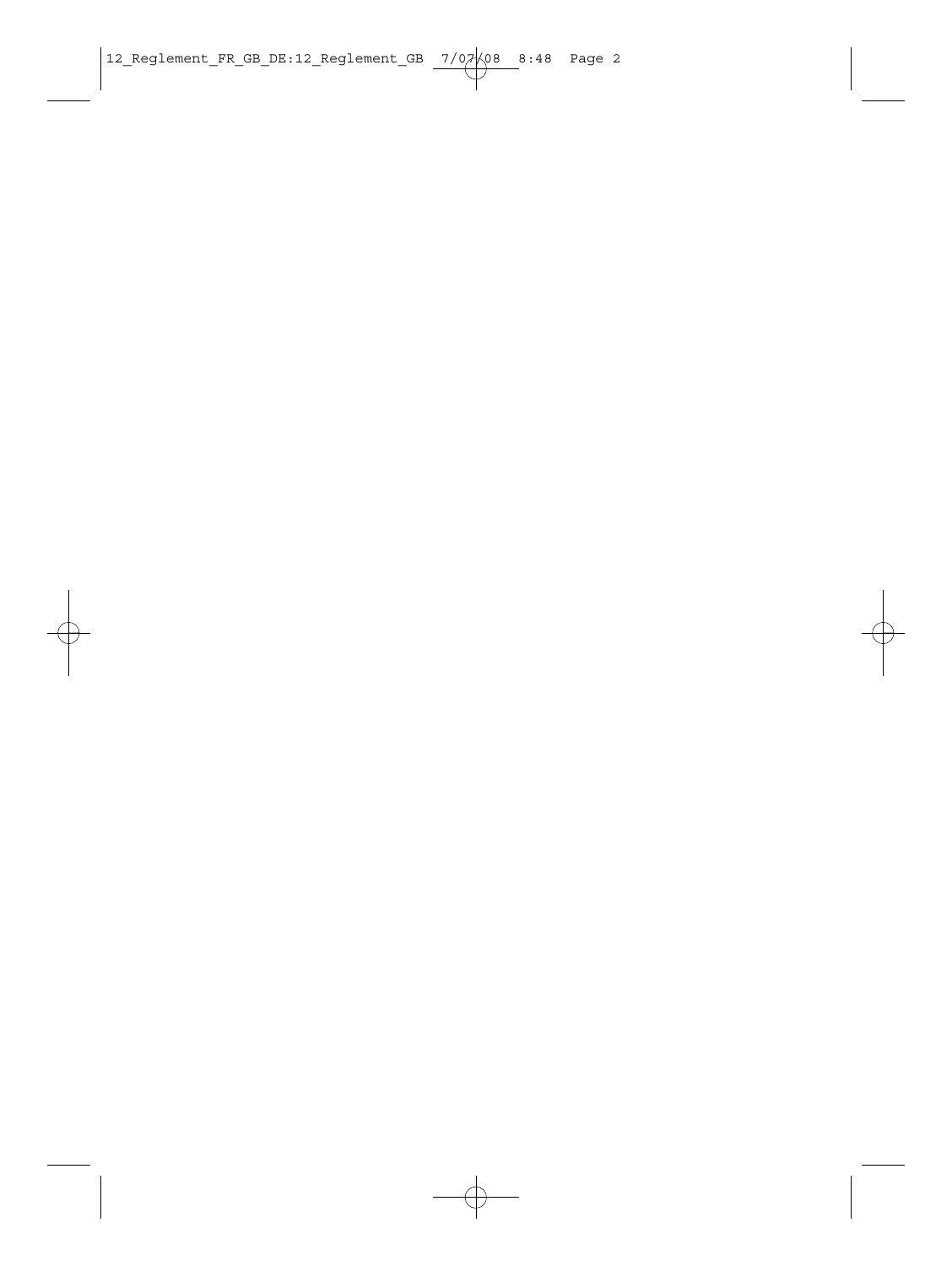- **1.** With the introduction of the IHF Global Referee Training Program (GRTP), all examinations and promotions of referees for the 'International Referee' status take place within the context of the GRTP.
- **1.1.** The examinations of referees for the International Referee status may take place during the regular training and testing events of the GRTP or through a specifically scheduled examination event.
- **1.2.** No promotions to the IHF level may take place outside the GRTP.
- **2.** Only referees who are participants in the GRTP and currently recognized as 'Continental Referees' may undergo examinations for promotion to the International Referee status.
- **3.** In principle, nominations of referees for examination for the International Referee status are the prerogative of the IHF/PRC, more specifically through the PRC members primarily responsible for the GRTP.
- **3.1.** The continental federations are consulted, through their representatives on the IHF/PRC, at the time an IHF examination is proposed, but they have no decision-making authority as the GRTP participants are under the jurisdiction of the IHF/PRC. However, if a referee is included in the GRTP without yet having reached Continental status, a continental federation may require that such status be reached prior to testing for the IHF level.
- **4.** In line with the policies for the GRTP and for the nomination to IHF events, the normal maximum age for referees to undergo examination for the International Referee status is 35. There is no minimum age.
- **4.1.** The IHF/PRC reserves the right to make minor exceptions in unusual circumstances, taking into account, for instance, the age of the referee's normal partner and the desire to maintain an optimal representation in terms of gender and geography.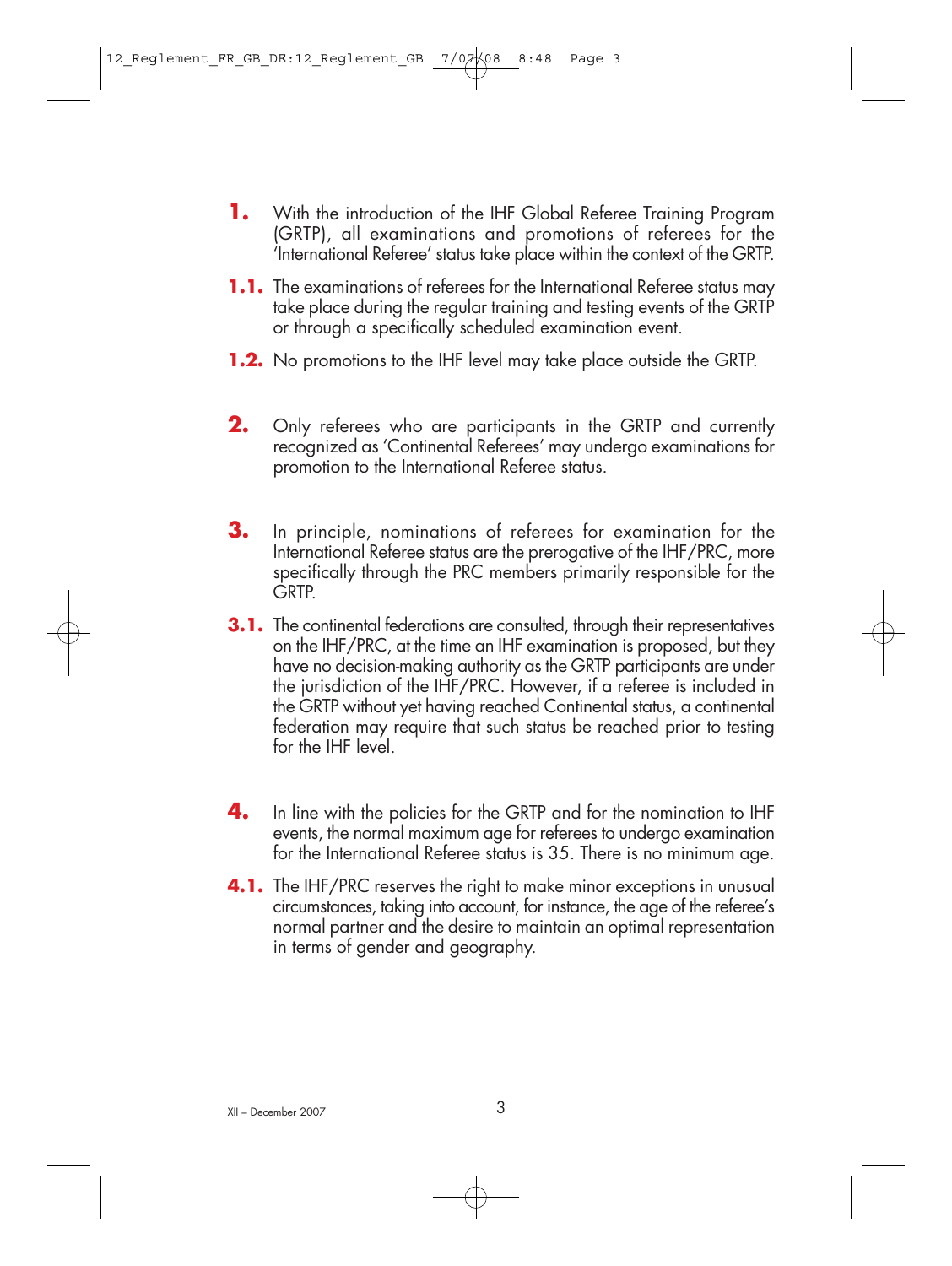- **5.** The IHF/PRC is responsible for the organization of all examinations, as necessary in collaboration with the organizers of tournaments or matches used in connection with the examinations (e.g., continental federations, national federations or clubs).
- **6.** The function of instructors and assessors is normally reserved for IHF/PRC members, together with colleagues from the IHF/CCM and the IHF/MC.
- **6.1.** The IHF/PRC may allow the inclusion of official lecturers affiliated with the three Commissions.
- **7.** The teaching and testing will primarily take place in English, but accommodations will be made as necessary for speakers of the other official IHF languages. Each candidate must be fully proficient in an official IHF language.
- **8.** The contents of the examinations will be closely aligned with the curriculum for the GRTP and will have a broad coverage.
- **8.1.** The matches used for the examinations must be of sufficiently high quality for their purpose, preferably at the senior level and normally competition matches (not exhibitions).
- **8.2.** The testing will include aspects such as rules knowledge, awareness of current rules interpretations, understanding of technical and tactical aspects of handball, practical aspects of court behaviour (work distribution, movements), leadership skills, decision-making ability, communications and language skills.
- **8.3.** This testing will take the form of written or oral examinations, interviews and practical tests, in addition to observations from the match performances.
- **8.4.** The physical testing will focus on endurance, speed, agility and coordination. Cognitive skills will be tested. Medical fitness will be reviewed.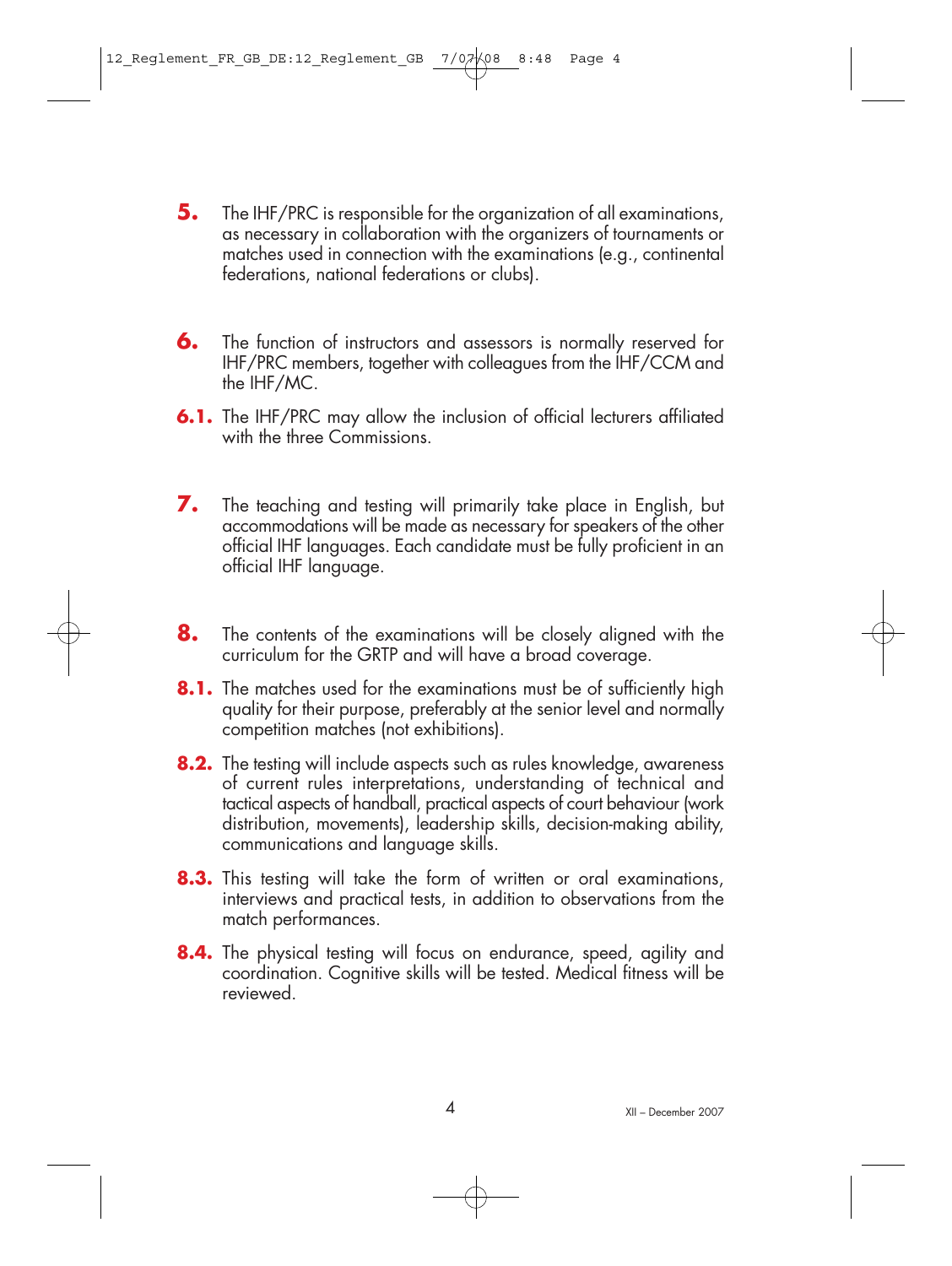- **9.** The overall results of the examinations, as established by IHF/PRC on the basis of the verdict of the instructors/assessors used in each case, cannot be appealed. Referees who fail an examination will normally not receive a second opportunity, unless the IHF/PRC determines that there have been special mitigating circumstances (typically injury or illness, or if a referee passes all other tests but needs to improve language skills).
- **10.** The financial responsibility for the organization of an examination rests with the IHF. However, as regards travel costs for the participating referees, the respective national federations are in principle responsible.